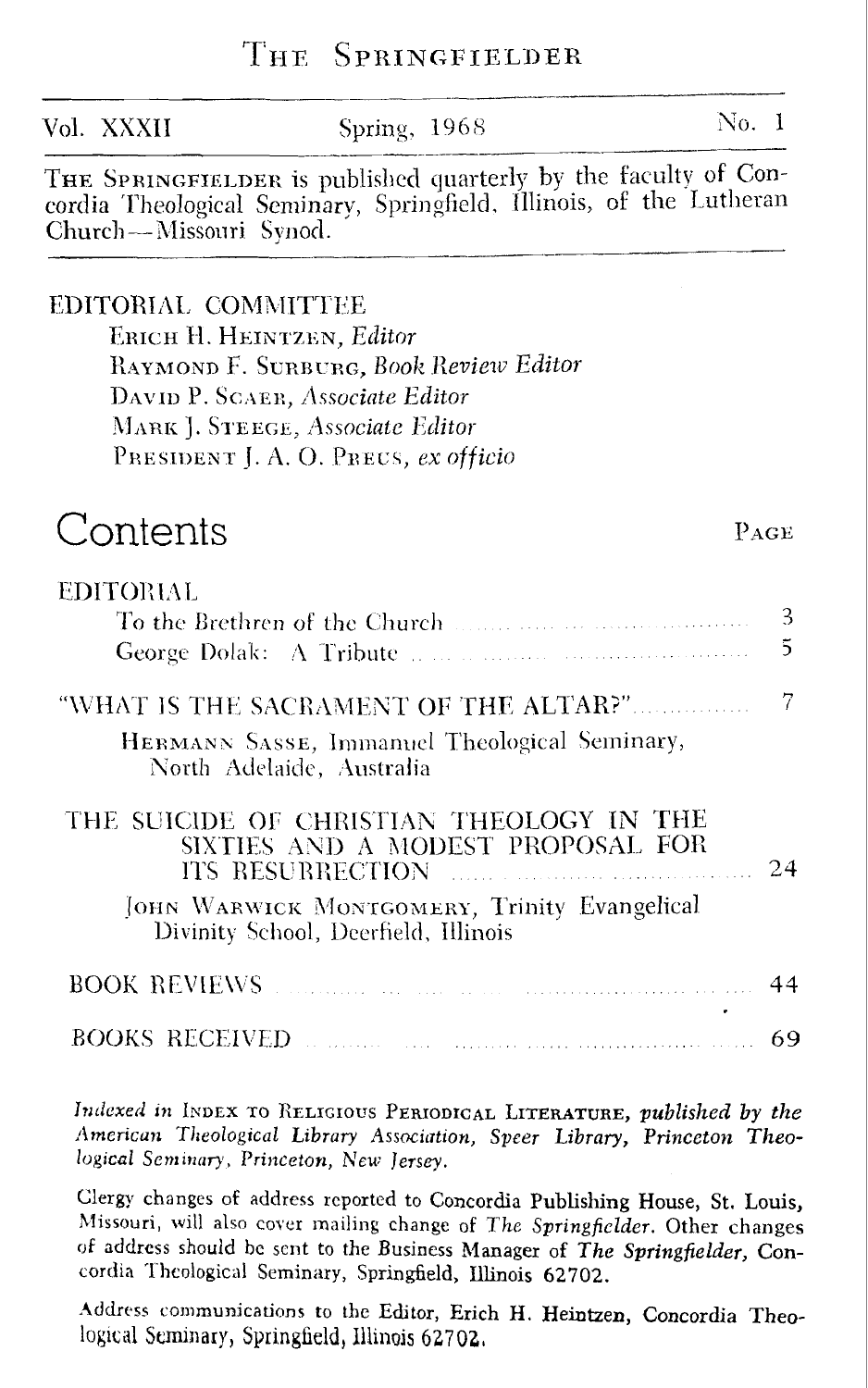## Editorial

## To the Brethren of the Church:

HAVE JUST had the pleasant and stimulating experience of visiting four of our district conventions. I always enjoy this, because I meet a great number of friends, seminary alumni, alert laymen, and a general cross section of our great Church. I use the term "great" in speaking of our Church, because we do have more vitality, more *esprit de corps* than any church body I know of. It is a thrilling sight to see hundreds of laymen giving up three or four days of their time, sacrificing their financial resources, to come to a church convention and talk about the affairs of God's Kingdom. It is equally pleasant to see our pastors and teachers giving of themselves and their talents in the support of God's work.

At all of these meetings I have had the pleasure of reporting both to the convention and to our almuni about the progress of your seminary at Springfield. I would like to share some of these things with you, because we have been having some very exciting things going on here in recent weeks.

Perhaps the most important thing that has happened on our campus in many a year is the final visit of the accreditation team of the American Association of Theological Schools. If this team gives a favorable report (and we pray God that they will) we will be eligible for full accreditation with the AATS at the time of the June meeting of this organization in St. Louis. This will constitute one of the greatest break throughs in the history of our seminary, and will bring us into the family of great theological seminaries in America. This has been a long time in coming, and it is something for which our faculty, particularly Dean Lorman Petersen, deserves tremendous credit. Accreditation will mean that our faculty will be eligible for special grants, our library will be eligible for special financial support, our students will be accepted without question into the major graduate schools throughout the world. For all of this and for many more reasons we are most anxious to receive full accreditation.

Concomitantly with this we are happy to report that 95% of our projected 1968-69 class possess the bachelor's degree from an accredited college. I am happy to report in this connection also that the enrollment projections look very promising at this time.

I am also very happy to report that the long-awaited remodeling of Van Horn Hall is beginning. This will add a great deal to our facility in the way of rooms for student activities, guest rooms, faculty offices, seminar rooms, and other facilities which are very much needed. We are also hopeful of starting on our administration building during the calendar year of 1968. Money has been appropriated for both the administration building and Van Horn out of Ebenezer funds. Thanks to all of you for your contributions.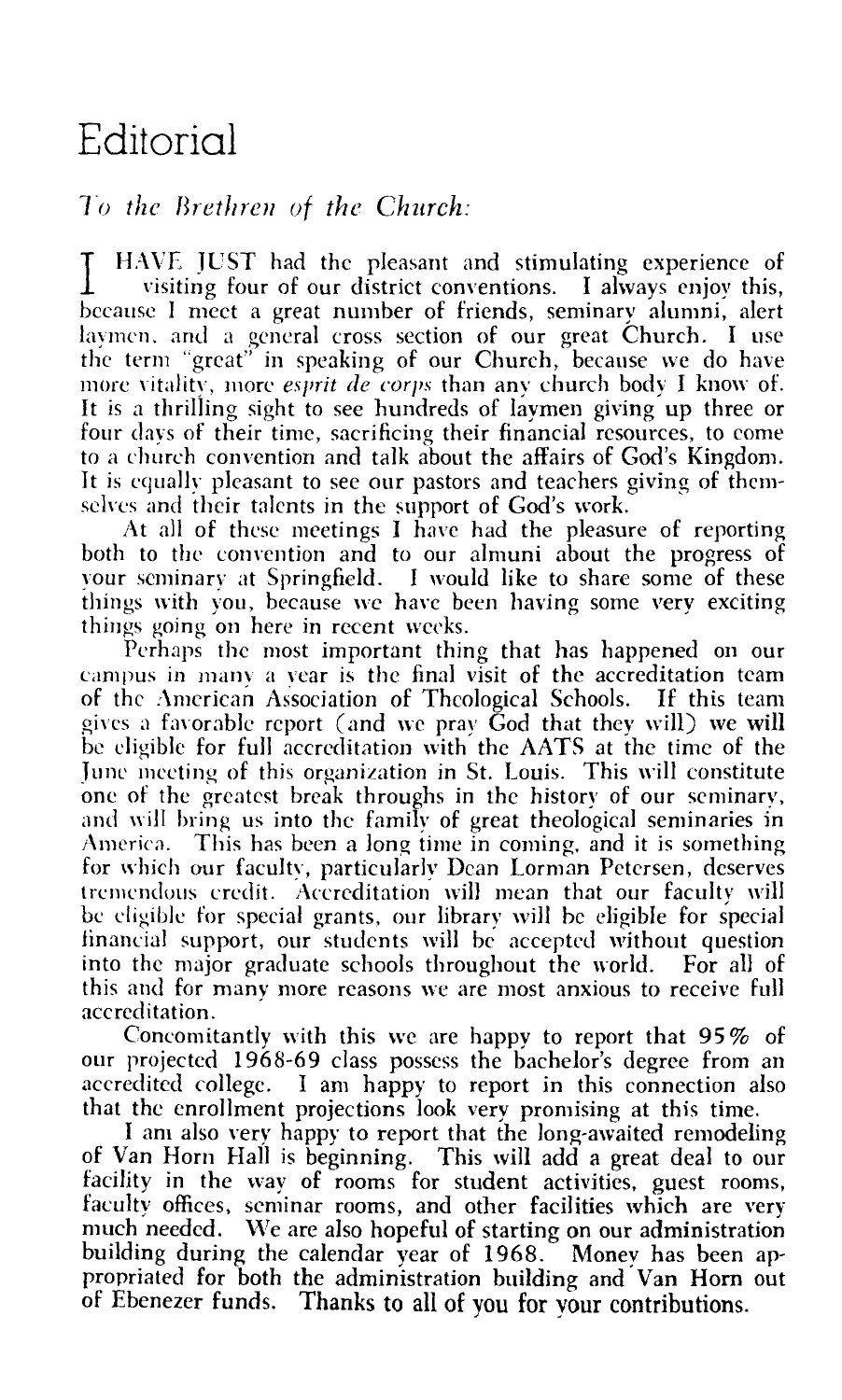In the area of faculty and curriculum development, we now have on our campus a professor in the field of clinical pastoral education, thus enabling every student to have personal and ongoing instruction in this important area of pastoral work. We also are in the process of revamping our entire field education program. whereby students will receive a much broader education, and one which is much more closely and carefully integrated with the work of the Practical Department. We hope to have field education as a laboratory section of our courses in practical theology. We also are moving in the direction of a completely revised curriculum, whereby we hope to have all of the required courses covered by the time the student starts on vicarage, thus allowing him to be better prepared for vicarage and also allowing the fourth vear to be used for a great deal more independent research, electives, seminars, and other types of work which will be more stimulating and less confining for the students. We also hope to increase our offerings in the area of church and society, inner-city, the rural ministry, the campus ministry, and other areas which are becoming increasingly important as our society becomes more specialized. We hope also that all of this work can be conducted in a situation in which the student has actual laboratory experience in inner-city work, rural work, the campus, and so forth. The State of Illinois is establishing a senior college and a graduate school in our fair city, and we believe that this will add tremendously to the program which we are able to offer our students.

We are extremely hopeful that our long awaited chapel can finally get to the drawing boards. We hope to complete the chapel drive, and have the amount of \$595,000 on hand so that construction can begin in the very near future.

Your seminary is interested in theology and the spiritual life and ministry of her students. We have been consistently developing our faculty, strengthening it in the choice of and by the addition of consecrated and competent men, working diligently to give the students a better education to prepare them to be sound, biblical, confessional Lutheran ministers in the world of change, decay, and revolution. We are more convinced than ever that not only is the Gospel the source of all of our strength, but it is our only help and only weapon. The Church faces trying times, but the Church also faces tremendous challenges and tremendous opportunities. Never have the hearts of men been so in need of the Gospel, and we are extremely hopeful here in Springfield that we can continue to turn out men year after year who understand the world into which they are going and have a firm grasp of the message which they are to proclaim. These are great days for the church and they are great days for your seminary.

I want to take this opportunity to thank all of you for what you have done for us, and to beg of you to continue to remember us in your prayers, with your gifts and with your young men. We are here to serve you and we will appreciate any help that you can give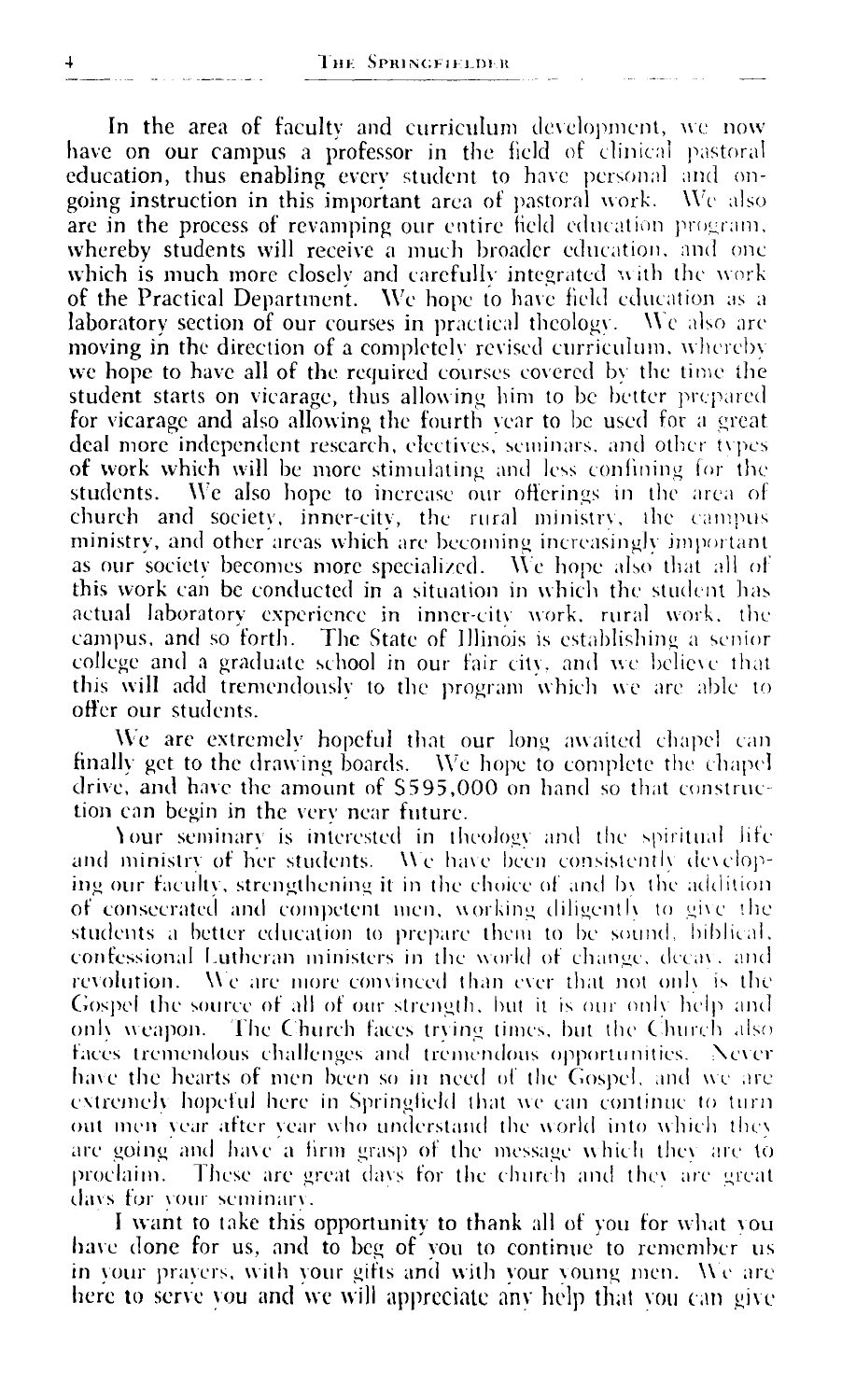us in achieving a greater position of service that we may prepare men for ministry in the last third of the 20th Century.

I. A. O. Preus

## George Dolak (1903-1968): A Tribute

NOMPOSING a piece in memory of a departed friend always carries with it the sobering reminder that, prior to our Lord's return, all flesh is grass and that our life is indeed a mist that appears for a little while and then vanishes.

Dr. George Dolak was a humble dedicated pastor, teacher, author, editor, scholar, husband, father and friend. Only the Lord knows precisely his many acts of Christian kindness to individuals both inside and outside of the parishes and institutions of learning privileged to have had him in their midst.

This writer cannot help but recall that some thirteen years ago in St. Louis this Christian father and brother had patiently instructed him in the study of the Slovak language without which he would have been unable to minister to many of God's people in Eastern Canada.

For more than twenty-three years, Dr. Dolak rendered a special service of love to hundreds of Slovak-speaking Lutheran families<br>who eagerly looked forward to each new issue of the SVEDOK (Witness), a periodical of the Synod of Evangelical Lutheran Churches. Not a native-born Slovak, Dr. Dolak skillfully carried out his editorial duties and was personally responsible for instructing dozens of SELC pastors with a competence that was due in part to his deep personal study of Slavonic languages at Columbia University which awarded him one of several earned degrees.

Few men have had the rare privilege of serving as a teacher at both of our seminaries (twice at Springfield, from 1927 to 1928 and again from 1960 to 1968 and at St. Louis from 1945 to 1956) as well as at two of our synod's junior colleges (Conover, North Carolina and Fort Wayne, Indiana). During his forty-one year ministry he served as pastor of congregations in North Carolina, Ohio, Missouri, and Pennsylvania. His doctoral dissertation, A History of the Slovak Evangelical Lutheran Church in the United States of America, 1902-1927, was published by Concordia Publishing House in 1955. Following his return to Springfield in 1960. he served as New Testament professor of Greek, Principles of Biblical Interpretation, Luke, Galatians, and I Peter and was at the time of his death chairman of the exegetical department.

His last chapel address on February 7, 1968, based on Matthew 8:23-27, a text which he "really enjoyed working through" (to use his own words spoken in a private conversation a few days before this service), is particularly indicative of his realism and practical Christian faith:

"The disciples of Jesus should not have been afraid during